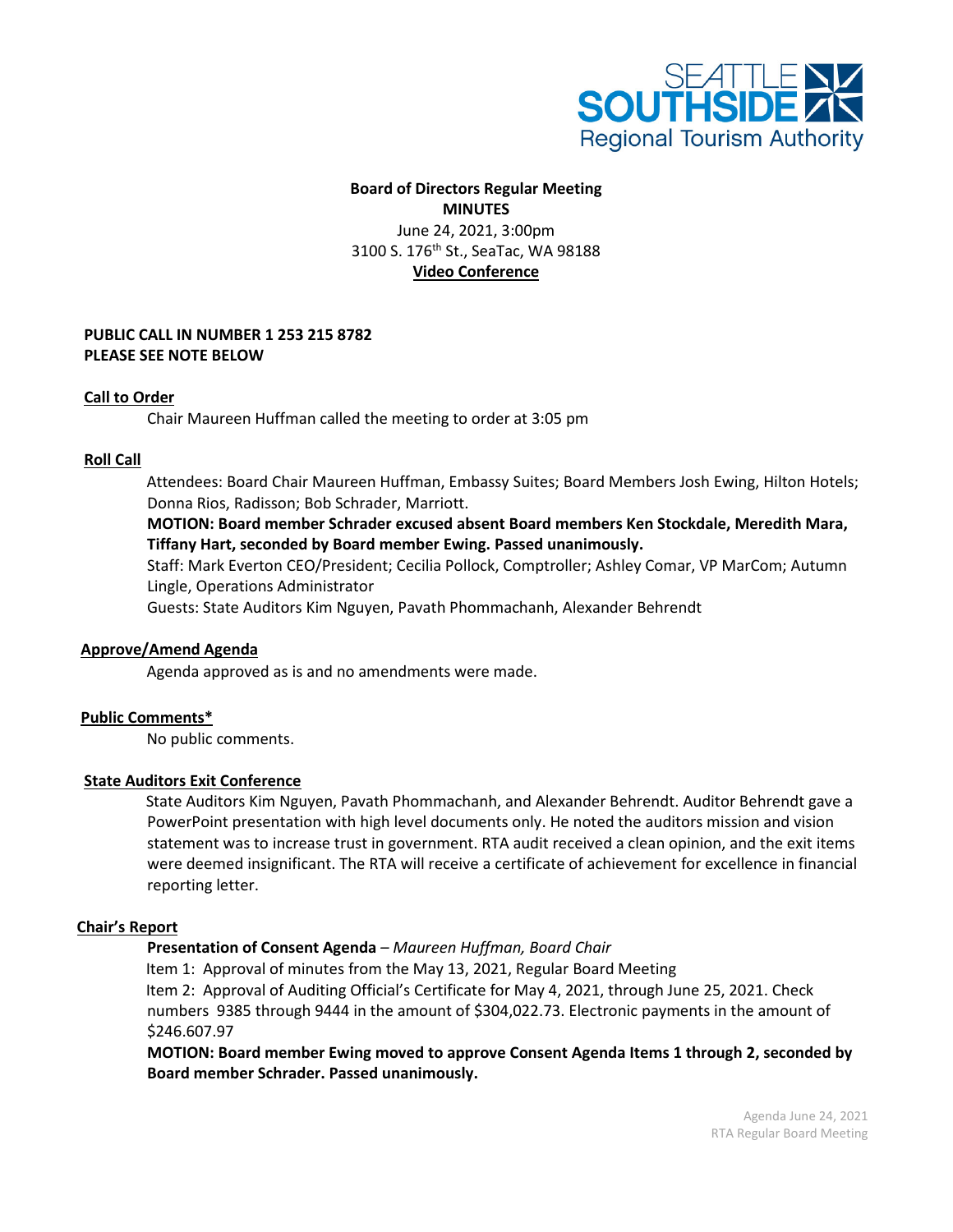# **Financial Reports**

Discussion to Amend Resolution 2017-013, Amending the Authorized Individual for the Local Government Investment Pool

**MOTION #2021-011: Board member Schrader moved to approve Resolution #2021-008, amending Resolution 2017-013, Revising the Authorized Individual for the Local Government Investment Pool (LGIP), seconded by Board member Rios. Passed unanimously.**

### Financial Report

Comptroller Pollock provided an overview of the financial report.

Resolution No. 2021-009 revising the 2021 amended budget approved in Resolution No. 2021-001 CEO/President Everton discussed the budget funding process for the shuttle. He noted that HMAC has adopted it and the A & F Committee recommended approval. It is slated for the city of SeaTac consent agenda in July . If approved the shuttle will start the  $1<sup>st</sup>$  week of August, operating 4 days a week (Thursday through Sunday). It will eventually be wrapped. **MOTION #2021-012: Board member Schrader moved to approve Resolution No. 2021-009 amending the 2021 beginning fund balance and adjusting certain revenue and expenditure line items, seconded by Board member Rios. Passed unanimously.**

# **President's Report**

# Informational:

Auditor Hotline Inquiry & Resolution question

The question was raised regarding inaugural employees sick pay. RTA researched this issue and found the resolution that addressed it. Auditors felt this question/issue was satisfied.

### Payroll Protection Plan

In February \$240, 000 was granted by the Federal government. The US Bank Forgiveness Forbearance Program will be submitted by end of July and hopefully, the RTA will have full forgiveness in August.

Strategic Plan/Branding Preliminary Discussion Will be discussed/created at staff retreat.

### Relationship Building

CEO will schedule 1:1 meetings and quarterly breakfasts with City Economic Development staff and City Managers. A retreat for RTA staff is planned on Tuesday and ½ day on Wednesday this coming week. A professor from Highline College will address the need for more diversity, greater communication, and interaction with other government agencies to foster transparency.

### **Staff Reports**

Informational:

Marketing & Communications

MarCom VP Comar discussed the following topics.

TBEX Plans is a travel bloggers conference and Communications Manager Jeff Powell will be attending. It will host all sorts of content creators and will be held in October. The RTA will be a sponsor, partnering with another DMO to host FAM's (possibly Bellevue).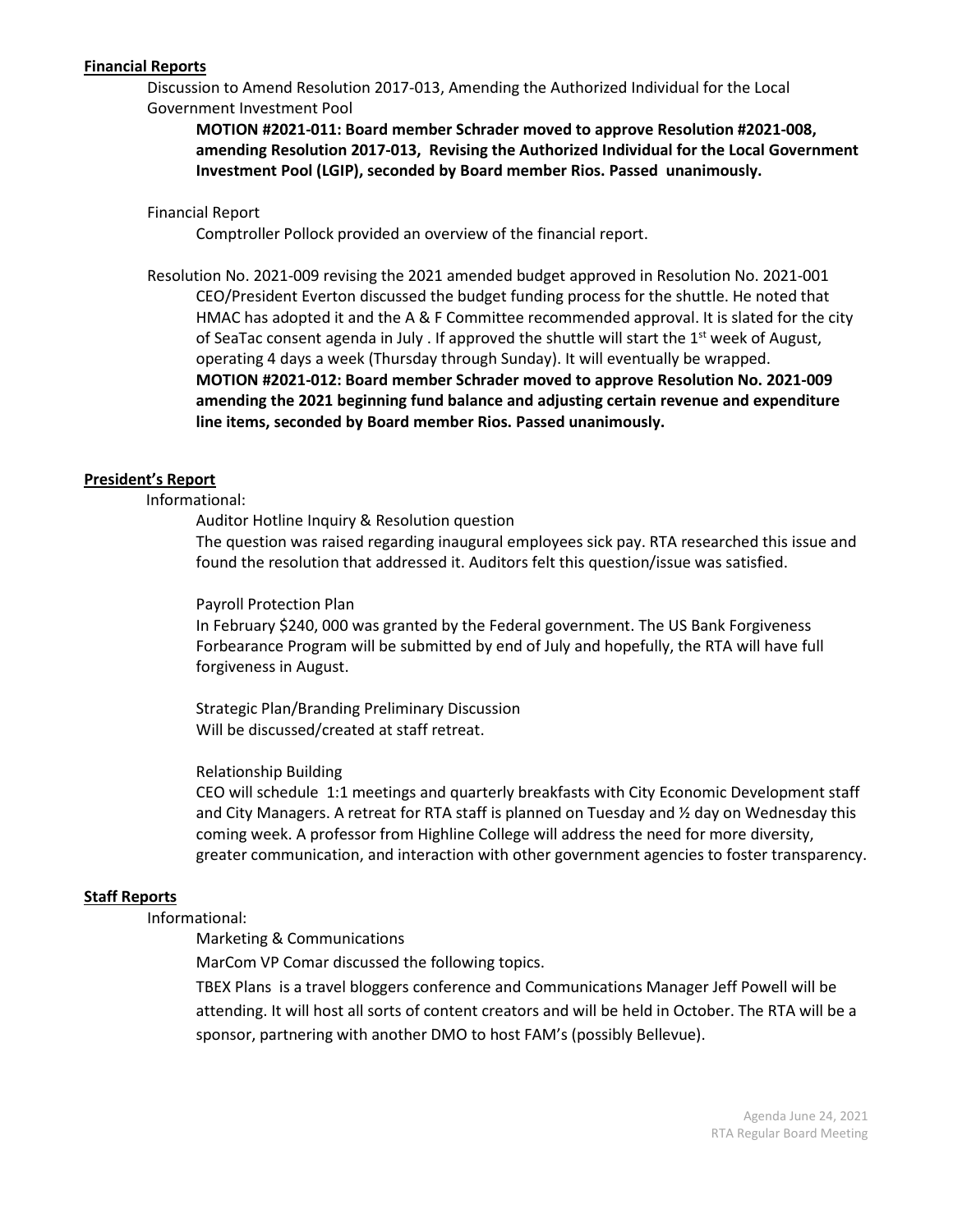### Influencer FAMS

First visit social media FAM will have 2 multi-generational groups. There will be 3 more FAMS in July. Themes range from family to romance, foodies, outdoorsy, etc. which will feature stories of our region.

# Scenes Update

The 9<sup>th</sup> Scenes video launch was about the former Nike missile site. Steve Edmiston and Ken Rogers hosted a popup video at the Quarterdeck in Des Moines. South King Media live streamed it on FaceBook. Ken Rogers gave a wonderful testimonial about the RTA.

# Annual Report

A draft of the Annual Report was given to the Board of Directors and MarCom VP Comar asked for board feedback. Once draft is finalized, pictures and graphics will be added. The RTA will be redefining ROI measurements/calculations for 2022.

# Sales & Services

CEO Everton substituted for Sales & Services VP McGuire and spoke on the following topics. WTA Conference

SeaTac is hosting the Washington Tourism Authority Conference in October. It will host 300- 350 travel professionals. Events will be held Thursday – Friday. With the RTA creating incentives to stay Saturday at local hotels that are within walking distance (Marriott, Hilton, Crowne Plaza).

# Whidbey Island Soccer Team/Starfire

A Whidbey Island soccer coach reached out to Noelle about a tournament and booked 20 rooms. Within 28 hours other coaches (due to word of mouth from original coach) booked 630 room nights at 2 Tukwila properties. The RTA will be reaching out to the soccer teams to see if we can send a videography to video the soccer clubs and Whidbey Island for future use.

Shuttle Update Covered in Financial Reports above.

**Next Meeting Date –** *September 16, 2021*

**Adjournment:** Meeting adjourned at 3:58pm

**\*PLEASE NOTE: Due to the current COVID-19 public health emergency, and social distancing protocols, pursuant to the Governor's and public health officials' orders, this meeting will be conducted virtually. The public may call in to the conference line to listen to the meeting per the details provided above. While you will be able to hear the meeting, you will not be able to participate in the meeting. You may be asked to identify yourself. Please note that if you are unable to mute your phone, everyone else on the call-in line will be able to hear you, so please refrain from speaking. If background noise or side conversations interfere with the meeting, your line may be muted or disconnected. The RTA is closed so no one will be able to physically attend this meeting.** 

**This is a Seattle Southside Board of Directors meeting and although open to the public, no public comment process is provided. If you have questions, please email them to autumn@seattlesouthside.com Thank you!**